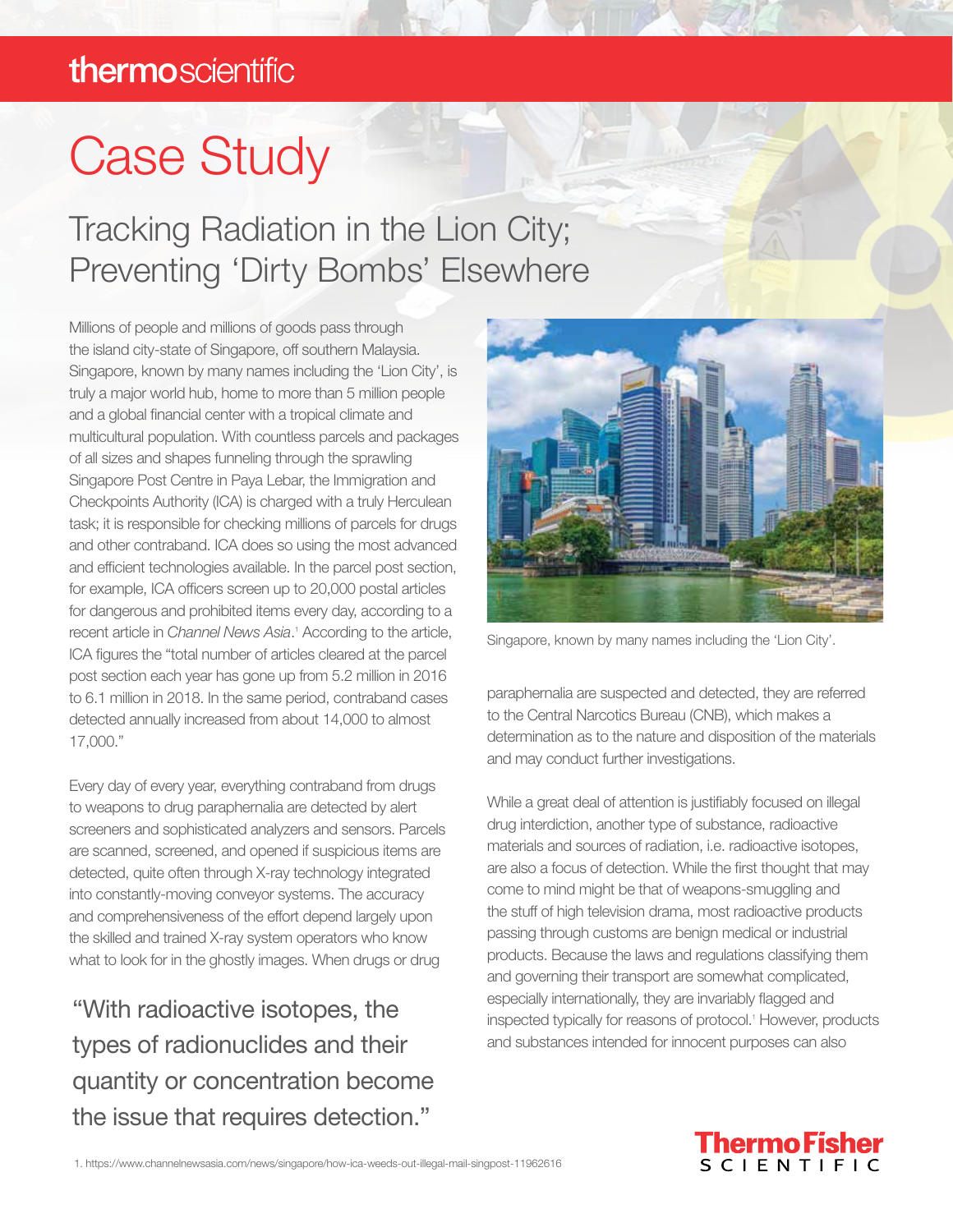be used for purposes that are not innocent. With radioactive isotopes, the types of radionuclides and their quantity or concentration become the issue that requires detection and identification of all of them that may be passing through a major international postal facility. A terrorist's dirty bomb isn't made from one small packet of an isotope intended for medical diagnostic instruments, but from a collection and concentration of certain classes of isotopes collected together in one place.

#### Dirty Bomb?

The US Nuclear Regulatory Commission defines a dirty bomb as a "type of Radiological Dispersal Device (RDD) that combines conventional explosives, such as dynamite, with radioactive material." Although most do not produce enough radiation to kill many people, an RDD explosion could engender a number of prolonged and unpredictable consequences, including mass hysteria, significant health risks – both physical and psychological – due to radiation exposure, property damage and economic repercussions, such as major cleanup costs.<sup>2</sup>

For this reason, everything radioactive passing through the Post Centre has to be checked out by ICA. This is accomplished using a hand-held portable analyzer, the Thermo Scientific™ RIIDEye™ X Handheld Radiation Isotope Identifier (RIID). It facilitates the scanning and checking of large bundles, pallets of products, or rooms full of goods for signs of unseen radioactive elements, using patented Quadratic Compression Conversion (QCC) technology. RIIDEyeX provides the industry's fastest, most accurate real-time gamma source and isotopic identifications, all presented in an easy-to-read, full-spectrum color-coded format.



#### Special Nuclear Material (SNM)

One commonly found substance is Cesium-137, a soft, flexible, silvery-white metal that easily bonds with chlorides to create a crystalline powder. Cs-137 is used in small amounts for calibration of radiation-detection equipment, such as Geiger-Mueller counters. In larger amounts, Cs-137 is used in medical radiation therapy devices for treating cancer; in industrial devices to measure the thickness of materials, such as paper and sheet metal, photographs, and other uses. In addition to small quantities of such radioactive isotopes used in medicine and industry, inspectors are also seeking to identify radioactive material that, in consolidation, could be used by terrorists to make a dirty bomb. Isotopes that can pose such a threat are known as Special Nuclear Material (SNM) and include Plutonium, Uranium, and Neptunium (Pu, U, Np). When these isotopes are detected, 'red flags' are raised. That's why it's critical to know the exact isotope of the radioactive material in order to assess the potential threat and quickly initiate a plan of action. Every isotope has its own signature 'spectrum' that is detected and displayed on the RIID. Officers can quickly scan the suspected material with the RIIDEyeX, which analyzes its acquired ID spectrum in real time, and automatically displays the optimum scan time to accurately detect the presence of Special Nuclear Material (SNM).

The U.S. Nuclear Regulatory Commission (NRC) divides SNM into three main categories, according to the risk and potential for its direct use in a clandestine fissile explosive or for its use in the production of nuclear material for use in a fissile explosive. These categories are the following:

- 1. Strategic SNM (SSNM)
- 2. SNM of moderate strategic significance
- 3. SNM of low strategic significance

In each of these categories, SNM is expressed in terms of 'Formula quantity', which is basically a matter of volume of material and combinations thereof. The more of the material you have, the more dangerous the potential outcome. A Formula quantity means Strategic Special nuclear material, in any combination, in a quantity of 5000 grams or more computed by the formula, grams = (grams contained  $U-235$ ) + 2.5 (grams U-233 + grams plutonium). For example, Category 2 materials are considered by The International Atomic Energy Agency (IAEA) as being able to cause permanent injury or even death in a person who comes in contact with it.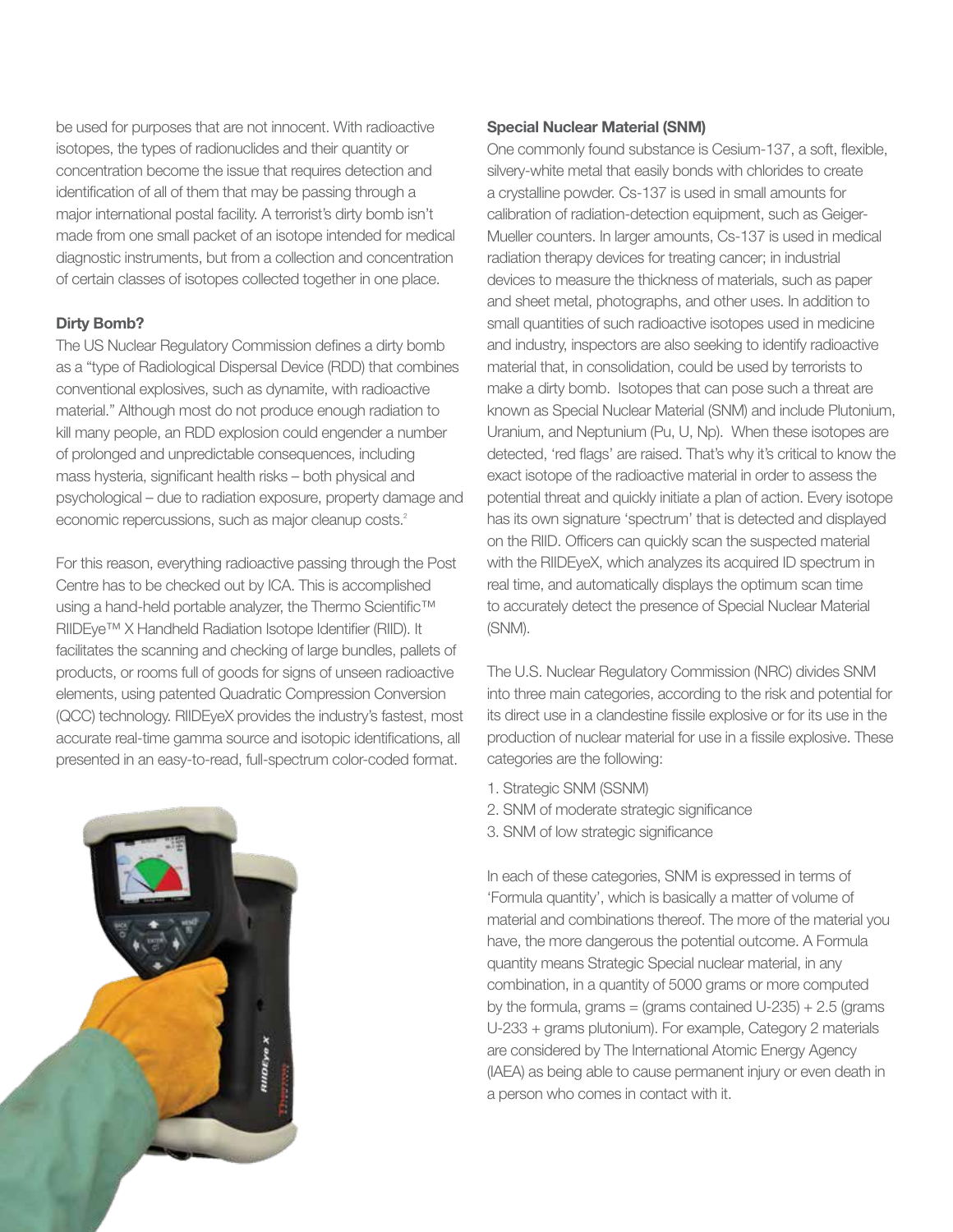

The RIIDEyeX operator can view the real-time spectra build of isotopes present in the environment as the identification scan is in process. Isotopes are color coded to visually alert the operator to the presence of benign, threatening or unknown sources and indicates the moment an accurate identification is made.

The RIIDEyeX isotope identifier enables the officer to view the real-time spectra build of isotopes present in the environment (e.g., warehouse, shipping container, pallet) as the identification scan is in process. Isotopes are color coded to visually alert the operator to the presence of isotopes and indicates the moment an accurate identification is made. To be the most effective, these detectors must be capable of not only determining that radiological material is present, but also what material it is. In this manner, then, an inspector can gauge whether or not the material is of low significance, or if the package needs to be opened and examined.

"Overall, radiation detectors need to become standard protocol in places where radiological material can be easily accessed…(because) The ingredients for a radioactive dirty bomb are in tens of thousands of radiological sources located in more than 100 countries around the world. As Amanda Vicinanzo writes in *Homeland Security Today*, "Overall, radiation detectors need to become standard protocol in places where radiological material can be easily accessed… (because) The ingredients for a radioactive dirty bomb are in tens of thousands of radiological sources located in more than 100 countries around the world. They are used in medicine and science at hospitals, universities and research centers. They are used in agriculture, in industry and by governments for various purposes. And in all these settings, they are too often poorly secured and vulnerable to theft and sale on the black market."

"US intelligence officials and lawmakers believe it is only a matter of time before a terrorist organization attempts to use chemical, biological, radiological or nuclear weapons. Alarmingly, malicious actors do not need to go abroad to access the radiological material necessary to develop a dirty bomb. There is widespread availability of highly dangerous isotopes, including cesium-137 and cobalt-60, in the United States, and most of the sources of these materials are not secure."

More than ever, the tough, durable, lightweight, portable RIIDEye isotope identifier is needed at such mail and transport hubs around the world because it is a fast and accurate way to not only detect the presence of radionuclide materials hidden or obscured in packaging, but just as importantly, identify what the substance is. That identification goes a long way toward saving time and preventing wasted time and unnecessary alarm, and also of preventing the misdirection of fissionable material to malicious purposes.